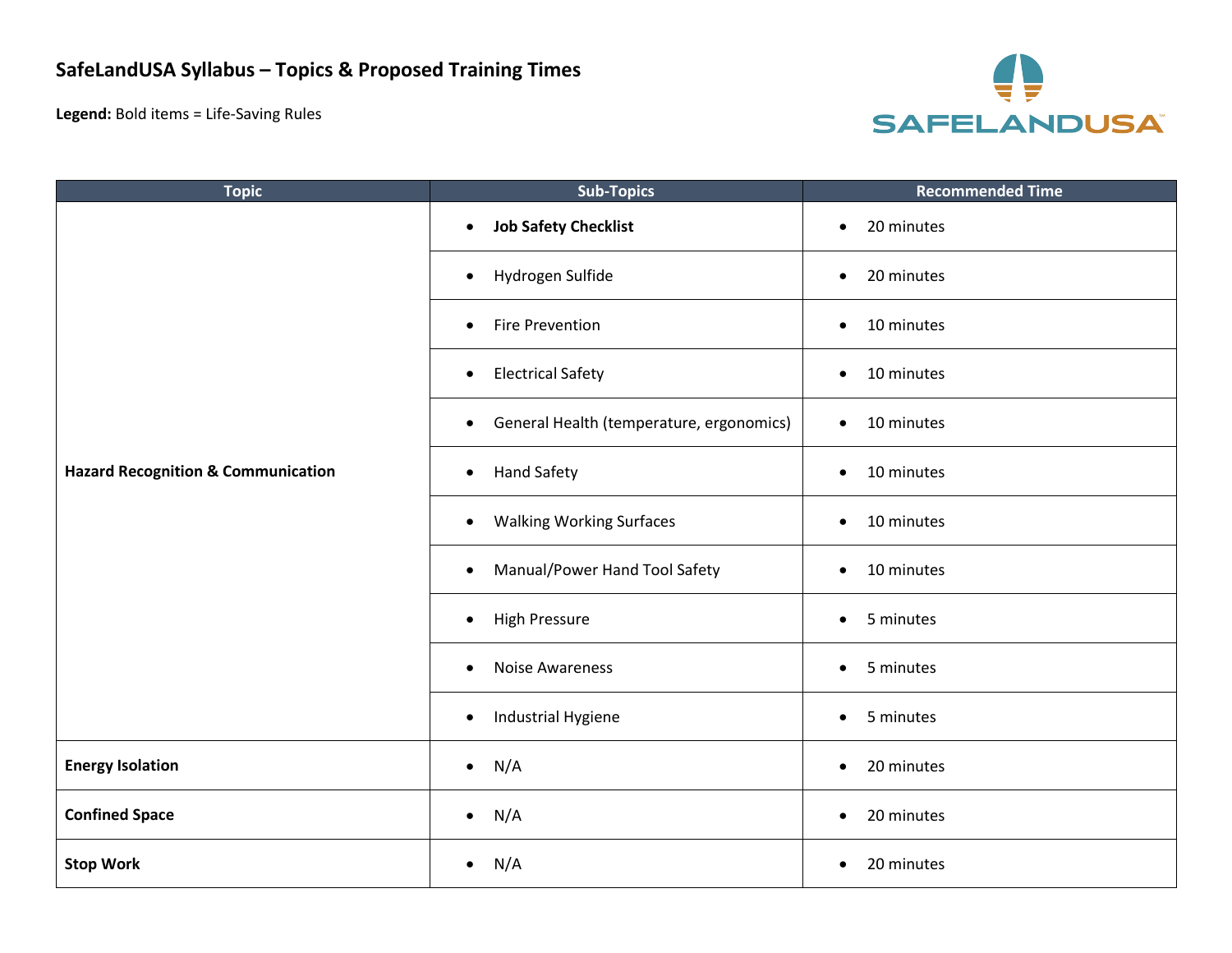| <b>Working at Heights</b>                    | N/A<br>$\bullet$                                | 20 minutes<br>$\bullet$ |
|----------------------------------------------|-------------------------------------------------|-------------------------|
| Safe Mechanical Lifting/Equipment and Manual | N/A<br>$\bullet$                                | 20 minutes<br>$\bullet$ |
| <b>Driving</b>                               | N/A<br>$\bullet$                                | 20 minutes<br>$\bullet$ |
| <b>Hot Work</b>                              | N/A<br>$\bullet$                                | 20 minutes<br>$\bullet$ |
| <b>Work Authorization</b>                    | N/A<br>$\bullet$                                | 20 minutes<br>$\bullet$ |
| <b>Bypassing Safety Controls</b>             | N/A<br>$\bullet$                                | 20 minutes<br>$\bullet$ |
| <b>Line of Fire</b>                          | N/A<br>$\bullet$                                | 20 minutes<br>$\bullet$ |
| <b>Trenching and Excavation</b>              | N/A<br>$\bullet$                                | 20 minutes<br>$\bullet$ |
| <b>Site Specific</b>                         | <b>Emergency Evacuation</b><br>$\bullet$        | 10 minutes<br>$\bullet$ |
|                                              | Drug and Alcohol/Substance Abuse<br>$\bullet$   | 10 minutes<br>$\bullet$ |
|                                              | <b>Behavior Based Safety</b><br>$\bullet$       | 10 minutes<br>$\bullet$ |
|                                              | Incident Reporting & Recordkeeping<br>$\bullet$ | 10 minutes<br>$\bullet$ |
|                                              | Environmental<br>$\bullet$                      | 10 minutes<br>$\bullet$ |
|                                              | <b>Bloodborne Pathogens</b><br>$\bullet$        | 10 minutes<br>$\bullet$ |
|                                              | Housekeeping<br>$\bullet$                       | 5 minutes<br>$\bullet$  |
|                                              | New Personnel<br>$\bullet$                      | 5 minutes<br>$\bullet$  |
|                                              | <b>Medical Response</b><br>$\bullet$            | 5 minutes<br>$\bullet$  |